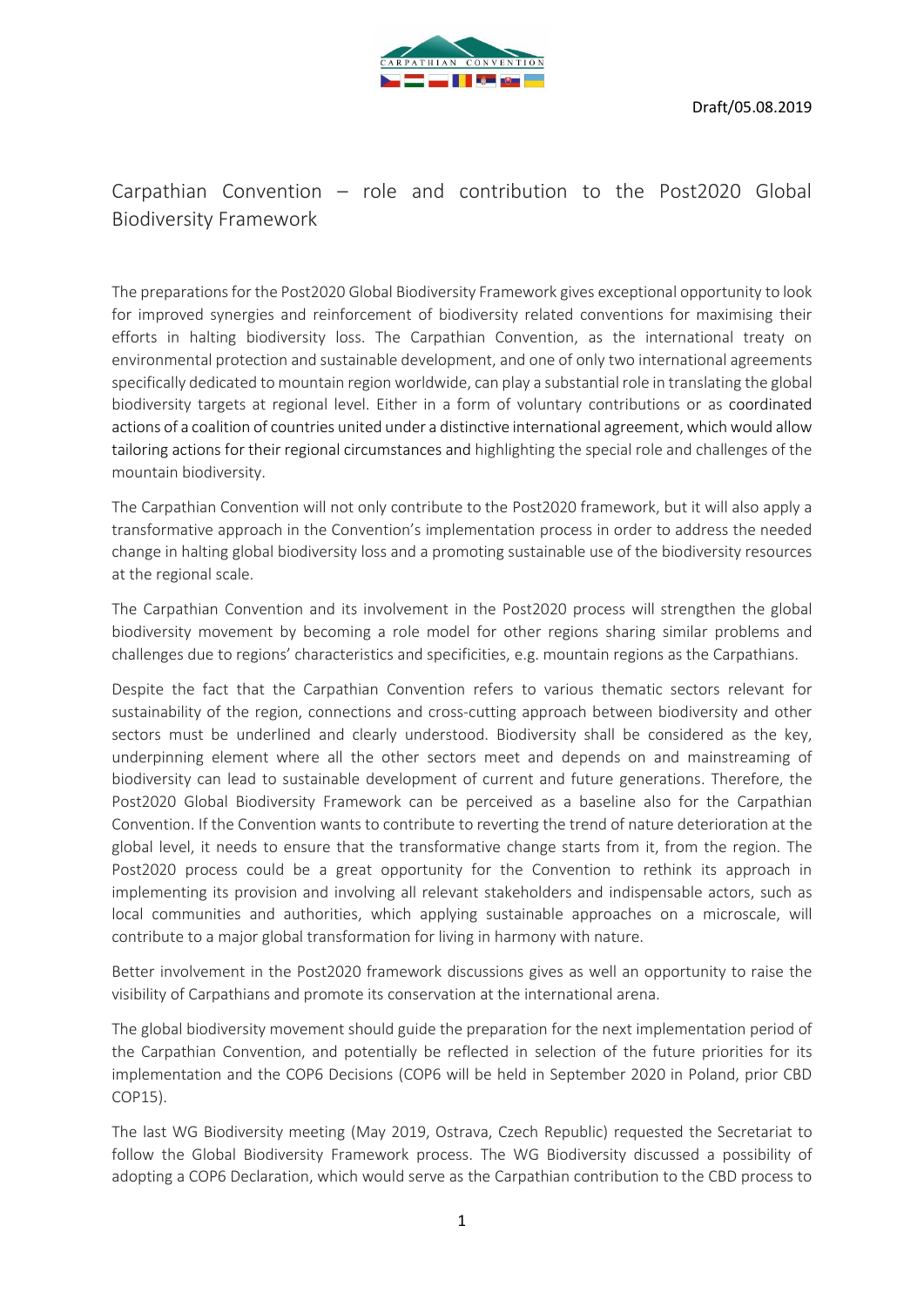

be reflected at CBD COP15 in China 2020. The consultation on this matter will be intensified within the next months through the email exchange and possible meetings.

Points to be considered for further discussion about the role and contribution of the Carpathian Convention to the Post2020 Global Biodiversity Framework:

**Example of unique cooperation**  $-$  in addition to national commitments, the Parties can promote themselves as an exceptional role model for other regions and emphasis their efforts in protecting strategic biodiversity hotspot in Europe. And while fulfilling the obligations of the Carpathian Convention contribute to the implementation of the Post2020 framework on a regional scale.

It can give the Parties better visibility and strengthen implementation process of Carpathian Convention by increasing awareness about the Convention at many levels, including the national and global levels.

- The Carpathian Convention gives an opportunity for its Parties to present a unique on a worldwide scale partnership/coalition on nature protection issues demonstrating that joining forces in the face of a common challenge is most appropriate way forward. And, at the same time, becoming a leading example for other regions in the world.
- Addressing global biodiversity loss through coordinated actions will give the Parties an opportunity for better integration of the Carpathian Convention in their national policies.
- Integration of the Carpathian Convention specific objectives into the Post-2020 framework and respective national plans could help avoiding isolated approaches to implementation and make the best use of limited financial and human resources.
- The Parties shall set corresponding objectives relevant for the Carpathian Convention at national level complemented by additional indicators adopted to the Carpathian context, which at the regional level will unite and help the Parties in the implementation of the Carpathian Convention.
- The Post2020 framework process shall also facilitate and encourage the development of thematic, regional targets and processes tailored to national and/or regional circumstances that can contribute to any Post2020 targets adopted.
- Importance of aligning a Post-2020 Global Biodiversity Framework with other international frameworks and processes was highlighted in the discussions.

Reporting on the Carpathian Convention as a review mechanism supporting Post-2020 Global Biodiversity Framework implementation at the local, regional and national level. This would mean that while reporting on the Carpathian Convention, the Parties would also report to Post2020 framework to certain extent. The new reporting format for the Carpathian Convention would take this approach into account, trying to avoid overlaps and additional work and burden on the reporting Parties.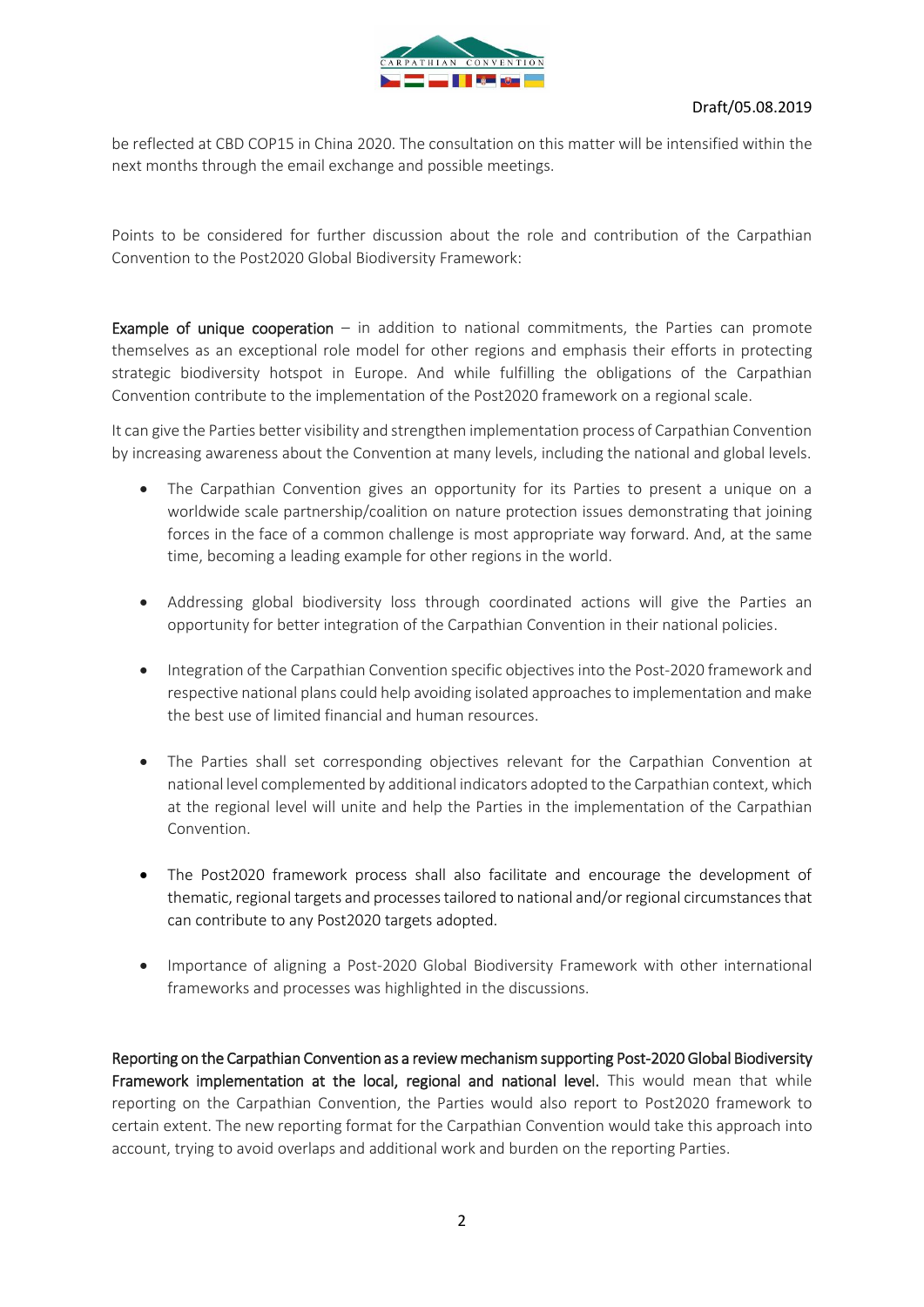

Suggestion for the CC report indicators: virgin forests cover; wetlands sites; surface of protected areas; Natura2000 (EU Member States) and Emerald Network (non-EU Member States) habitats degradation/loss; Capercaillie, black and hazel grouse as an indicator of forest biodiversity; some selected fish and crayfish species as an indicators of status of small rivers; saker falcon, imperial and lesser spotted eagle as an indicators of biodiversity at lower parts of the region; population of large carnivores (brown bear, wolf and lynx). Making sure that the CC comprehensive report includes indicators relevant for the Post2020 global biodiversity framework;

Mainstreaming of biodiversity. Increased collaboration across sectors is needed to better integrate nature and biodiversity conservation and protection and restoration of ecosystems and their services within relevant sectors. There is a clear need for mainstreaming of biodiversity in other policies, and for that, other sectors need greater ownership of nature and biodiversity conservation issues and to take responsibility in the process (especially those which are dependent on it); The Carpathian Convention is a perfect platform for mainstreaming biodiversity into other sectors, however implementation of this approach needs to be reinforced and strengthened at many levels.

Giving the ownership to the local level. In various discussions greater inclusion of the local communities and civil societies in the implementation processes has been underlined as the necessary element of meaningful and successful biodiversity conservation and its sustainable use.

In fact, also conclusion of the first round of reporting on implementation of the Carpathian Convention on Biodiversity Protocol stressed the need for better involvement of Carpathian local authorities and self-government units in the implementation of the Protocol on similar terms as bodies, organizational units and institutions belonging to government administration.

Building capacity for local communities and civil society to ensure proper decision making and implementation of environmental law is then essential. The IPBES global assessment summary clearly identifies the need for strengthening environmental laws and policies and improving their implementation as a key lever for protecting biodiversity. Equally sustainable outcomes are more likely where local communities are involved and participating in decision making.

Therefore, in respond to this, COP6 shall decide and commit to involve local communities and regional and local authorities in the implementation process. The means and ways to achieve this shall be further explored and discussed.

- Organization of an event at the COP6 with civil society representatives giving them greater ownership of the Carpathian Convention implementation process contributing directly to their quality of life and local sustainable development; generating a societal sense of responsibility to act for biodiversity at the local, regional, national and international levels and among all actors;
- Possible voluntary commitment by the local and reginal authorities and civil societies to actively contribute to conservation and restoration of the biodiversity in the Carpathians, contributing to the implementation of the Post2020 Global Biodiversity Framework.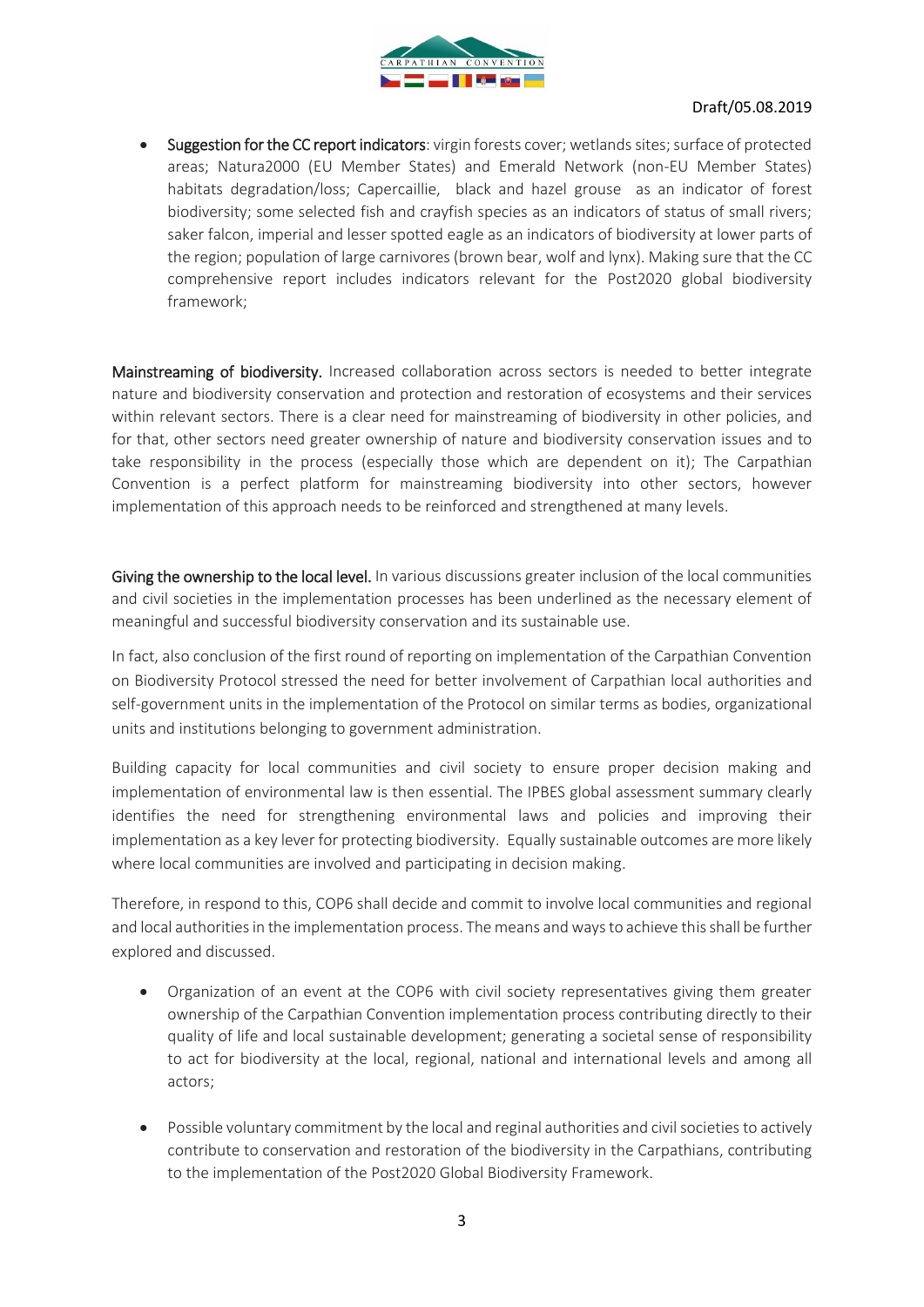

### Importance of traditional knowledge

The Parties shall put greater emphasis on traditional knowledge and practices of the Carpathian local communities, which contribute to sustainable use of natural resources and biodiversity. The Parties shall acknowledge the importance of the traditional knowledge and practice of local communities, which should be fully integrated and reflected in the implementation of the Carpathian Convention. The Parties should consider the best way of ensuring preservation and use of the local traditional knowledge. One of the possibilities is reopening the discussion on the Protocol on cultural heritage and traditional knowledge, knowing that the culture and nature in the context of the traditional knowledge are inseparable. Furthermore, the Parties could consider implementation of the Article 12 *- Traditional knowledge and practices* of the Protocol on Sustainable Agriculture and Rural Development as one of the Protocol's priorities.

# Other relevant topics concerning implementation of the Carpathian Convention and potential priorities in the light of the Post2020 framework

- **Connectivity**
- Mitigation and adaptation of forests
- Wetlands
- Education for Sustainable Development
- Awareness raising communicating to citizens and politicians hidden value of nature, biodiversity and ecosystems and their services; better communication and awareness raising on the importance of nature protection, biodiversity and ecosystems for the socioeconomic development and human well-being: global biodiversity loss has so far failed to attract the same level of attention and policy action as the agenda on climate change.

### Mainstream mountain ecosystems into the Post2020 process discussion

The Parties shall support better mainstreaming of mountain biodiversity into the Post2020 ongoing discussions, with the ultimate aim that mountains get included in the list of thematic priorities.

### UN Decade on Ecosystems restoration

The Carpathian region as one of the most unique eco-regions on the European and global scale should contribute to and receive special attention in the context of the UN Decade on Ecosystems restoration.

### Other relevant points to be considered

Need for raising political will and ambition to implement effectively the necessary actions halting and reverting the nature and biodiversity deterioration process, which should become the top priority on the political agenda of Heads of States and not leave this crucial issue to environment ministers alone.